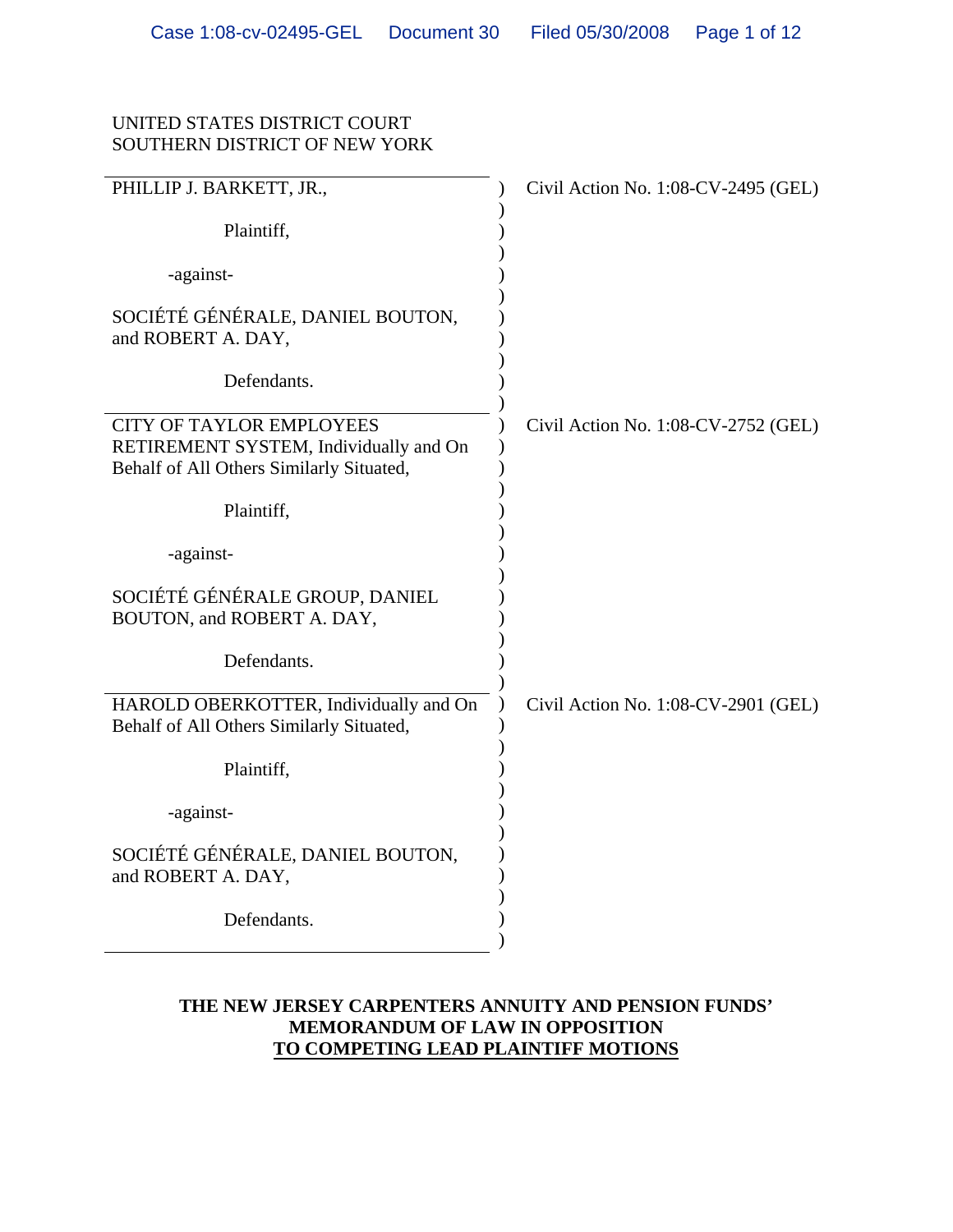#### **PRELIMINARY STATEMENT**

There are presently four competing motions<sup>[1](#page-1-0)</sup> to appoint lead plaintiffs in this securities class action against Société Générale ("SG" or the "Company") brought pursuant to the Securities Exchange Act of 1934, as amended by the Private Securities Litigation Reform Act of 1995 (the "PSLRA"). $^2$  $^2$  The PSLRA provides that in assessing the competing motions, the Court "shall adopt a presumption" that the most adequate plaintiff is the movant with the "largest financial interest in the relief sought by the class" and "otherwise satisfies the requirements of Rule 23 of the Federal Rules of Civil Procedure." 15 U.S.C. § 78u-4(a)(3)(B)(iii).

The Court should appoint the New Jersey Carpenters Annuity and Pension Funds (the "New Jersey Fund") as lead plaintiff because its loss figure of (\$1,406,440.02), as correctly reflected in the chart previously submitted on May 12, 2008, as Exhibit B to the Bronson Declaration, is the largest loss of any movant seeking sole appointment as lead plaintiff.

While the self-styled "Institutional Investor Group"<sup>[3](#page-1-2)</sup> claims larger aggregate losses, the Court should reject that group as a lawyer-driven amalgam of unrelated institutional investors assembled by lawyers to claim larger losses under the PSLRA. The Court should likewise reject the likely offer of the Institutional Investor Group to select only one or two of its members for

<span id="page-1-0"></span><sup>1</sup> A fifth movant, the Police and Fire Retirement System of the City of Detroit, withdrew its motion on May 22, 2008.

<span id="page-1-1"></span><sup>2</sup> The claims arise under Sections 10(b) and 20(a) of the Securities Exchange Act of 1934, 15 U.S.C. §§ 78j(b) and 78t(a) and Securities Exchange Commission Rule 10b-5, 17 C.F.R. § 240.10b-5.

<span id="page-1-2"></span><sup>3</sup> The Institutional Investor Group is composed of four separate and unrelated entities, including: the Vermont Pension Investment Committee, Boilermaker-Blacksmith National Pension Fund, United Food and Commercial Workers Union-Employer Pension Fund and United Food and Commercial Workers Union Local 880-Retail Food Employers Joint Pension Fund.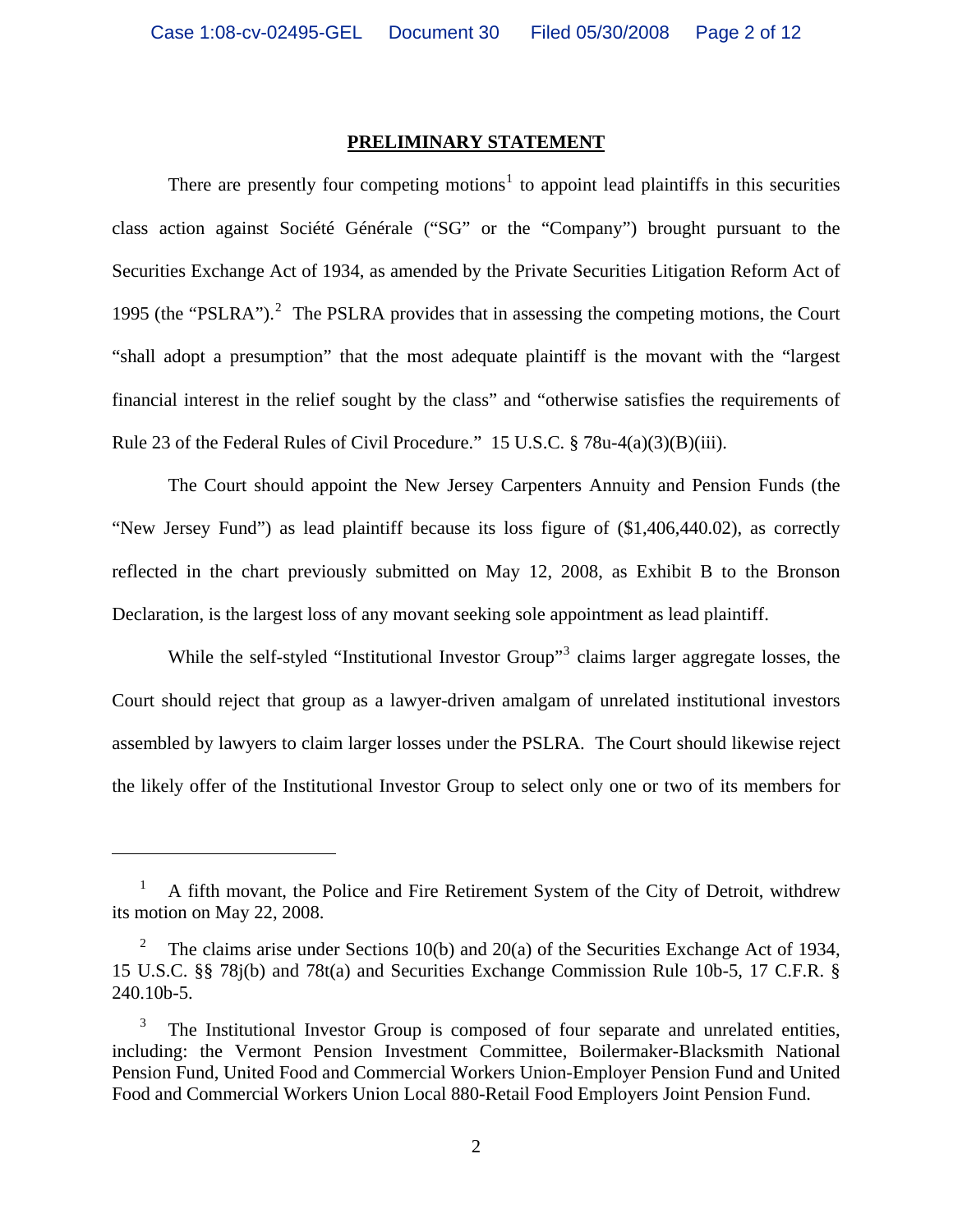appointment as lead plaintiff. $4$  The members of that group have already demonstrated their willingness to play along with a lawyer-driven group of four unrelated investors that serves no benefit to the class. Indeed, the group has provided no evidence of how it plans to work as a group, which is particularly important because some members of the group have losses over ten times that of other members of the group. The group has not (or cannot) provide any evidence of how such a divergent group of funds can effectively manage the litigation. Nor is there any evidence of how the group intends to resolve any conflicts among the different members of the group, also important given the unusual fact that two of the four members of the group have insignificant losses.

Appointment of the New Jersey Fund as sole lead plaintiff achieves many of the same advantages claimed by the Institutional Investor Group – a sophisticated institutional investor with large losses – without the disadvantages of the class being lead by a lawyer-driven group of unrelated investors with vastly different financial interests in the litigation.<sup>[5](#page-2-1)</sup>

<span id="page-2-0"></span><sup>4</sup> The Syntax-Brillian Court faced a similar situation where a group of investors suggested that the court "pluck one of its top-two constituents to serve as lead plainitff" if the group was not appointed as lead plaintiff collectively. However, the court decided, "We decline to do so. The Farrukh Group moved for lead plaintiff as a group and will be evaluated as such. The willingness to abandon the group only suggests how loosely it was put together." This Court should rule similarly. *See Tsirekidze v. Syntax-Brillian Corp.*, No. CV-07-2204-PHX-FJM (D. Ariz. Apr. 4, 2008) (Order at 7) (Attached hereto as May 30 Bronson Decl. Ex. A).

Unless otherwise indicated, all exhibit references herein refer to the Declaration of Kent A. Bronson in Support of the New Jersey Carpenters Annuity and Pension Funds' Memorandum of Law in Opposition to Competing Lead Plaintiff Motions submitted herewith (the "May 30 Bronson Decl.").

<span id="page-2-1"></span><sup>5</sup> The remaining movants have losses far lower that the New Jersey Fund. Movant Harold Oberkotter's losses are only \$41,480.60. While the Oklahoma Firefighters Retirement and Pension Systems ("Oklahoma Firefighters") claims large losses of €1,157,035.24, that calculation is vastly inflated by improperly including "in-and-out" transactions prior to any disclosure of misconduct at the Company. Losses from such in-and-out transactions are not recoverable under *Dura Pharms., Inc. v. Broudo*, 544 U.S. 336, 342 (2005) (a securities plaintiff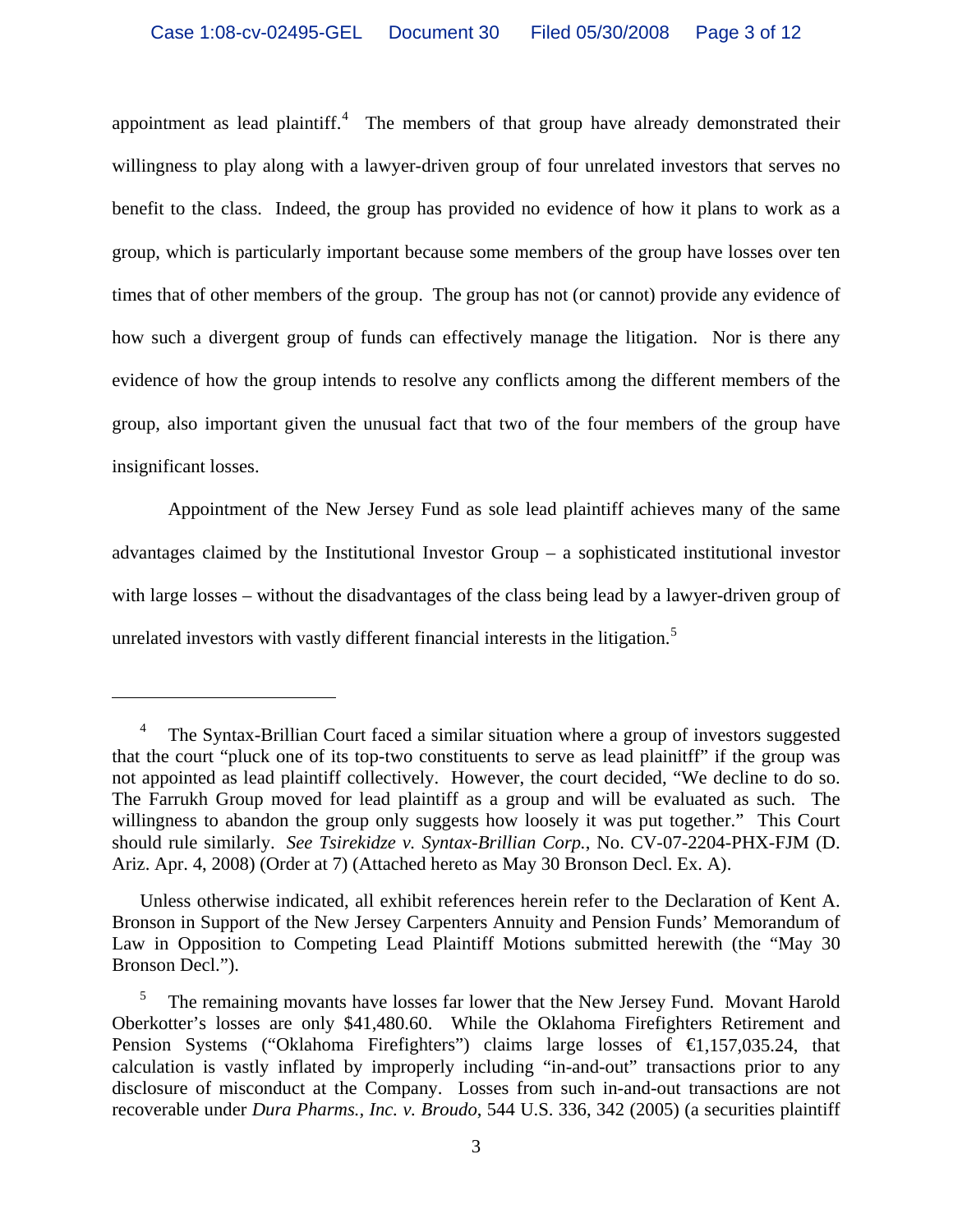#### **ARGUMENT**

### **I. THE INSTITUTIONAL INVESTOR GROUP IS AN ARTIFICIAL GROUP OF UNRELATED INVESTORS WITH VASTLY DIFFERENT FINANCIAL INTERESTS IN THE LITIGATION**

Although the PSLRA allows groups to serve as lead plaintiffs, "[t]o allow an aggregation of unrelated plaintiffs to serve as lead plaintiffs defeats the purpose of choosing a lead plaintiff." *In re Pfizer Inc. Sec. Litig.*, 233 F.R.D. 334, 337 (S.D.N.Y. 2005) (Owen, J.) (rejecting unrelated group of institutional investors as lead plaintiffs); *see also Goldberger v. PXRE Group, Ltd.*, No. 06-CV-3410 (KMK), 2007 WL 980417, at \*5 (S.D.N.Y. Mar. 30, 2007) (Karas, J.) (noting conflicting rulings in the district, agreeing that the assessment of a lead plaintiff group is contextual, and declining to appoint an unrelated group that "shares only this lawsuit in common.").

The Institutional Investor Group was brought together for the sole purpose of aggregating their claims to become the presumptive lead plaintiff. There are four members of the group. Two members, the Vermont Pension Investment Committee (\$3,442,044.21 losses) and Boilermaker-Blacksmith National Pension Fund (\$2,792,097.83 losses), have a financial interest in the litigation that dwarfs that of the other two members, United Food and Commercial Workers Union-Employer Pension Fund (\$235,539.31 losses) and United Food and Commercial Workers Union Local 880-Retail Food Employers Joint Pension Fund (\$378,228.50 losses). Based on the papers that the Institutional Investor Group has submitted to the Court, it appears that the group is comprised of completely unrelated investors with no relationship outside of this litigation. There is no explanation of why the group was formed or how the formation of the

must allege and prove a casual connection between the alleged fraudulent statement or conduct and the plaintiff's economic loss). The Oklahoma Firefighters' retained just 6,354 shares at the end of the class period, for losses of approximately  $\text{\textsterling}20,000$ .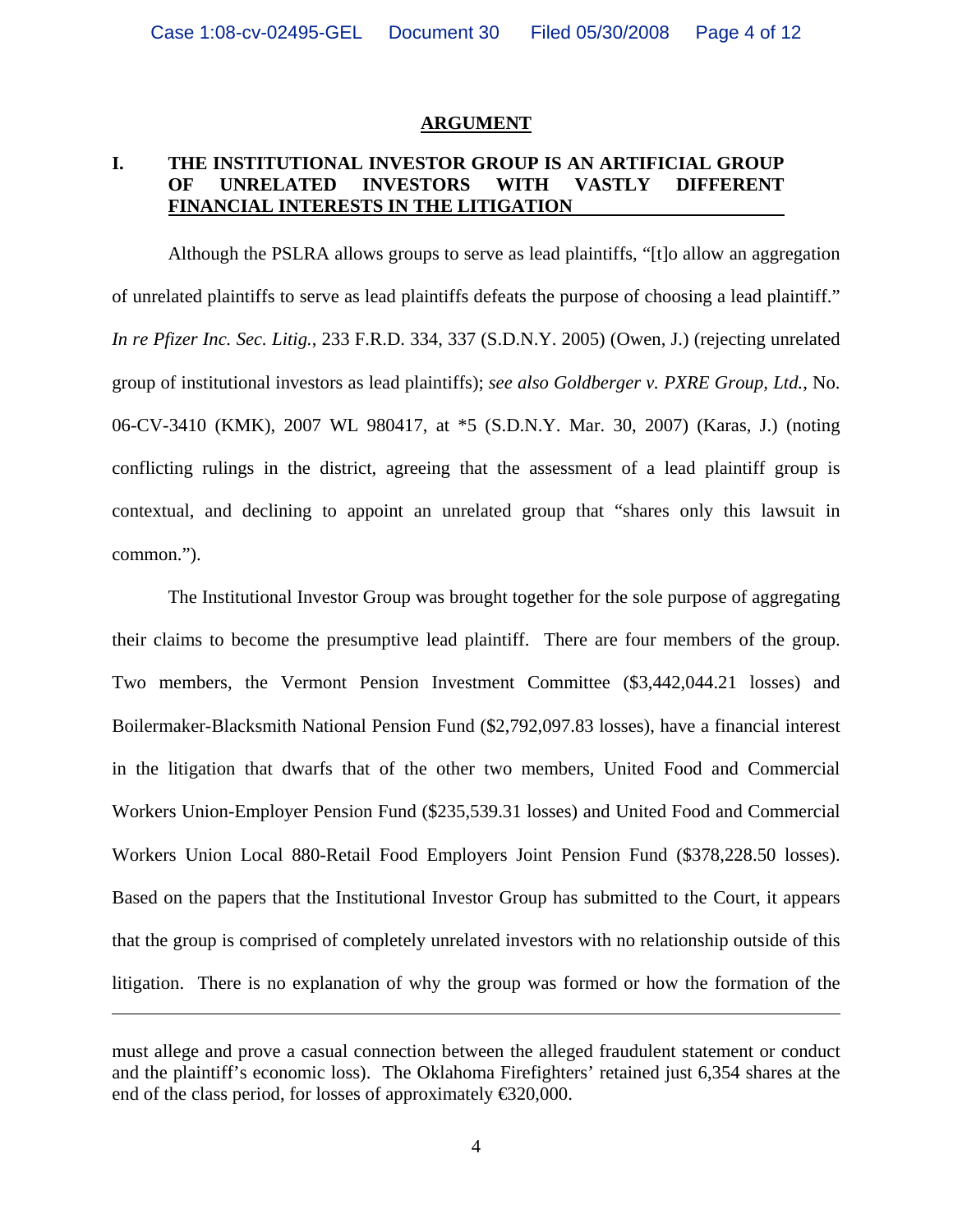group benefits the class. There is no explanation why the two members with significant losses agreed to include two other members with insignificant losses, or whether the significant investors or insignificant investors are leading the group. Indeed, there is no evidence supporting this artificial group's cohesiveness, like-mindedness or ability to function as a unified group. To enjoy the rebuttable presumption of the PSLRA, there must be some evidence that the members of the group will act collectively and separately from their lawyers. *See, e.g., In re Tarragon Corp. Sec. Litig.*, No. 07 Civ. 7972 (PKC), 2007 WL 4302732, at \*1 (S.D.N.Y. Dec. 6, 2007) (Castel, J.) (declining to appoint a group where "[t]here has been no showing that the members of either 'group' have, in fact, functioned as a group.").

The Class will not benefit from appointment of an artificial group to lead this litigation. The New Jersey Fund, by contrast, composed of two sister pension funds managed by the same administrative manager,  $6$  is a classic example of the exact kind of lead plaintiff envisioned by Congress in its enactments of the PSLRA – a sophisticated institutional investor with a real financial interest in the litigation. *See* H.R. Conf. Rep. No. 104-369, at 34 (1995), *reprinted in* 1995 U.S.C.C.A.N. 730, 733 (explaining that "increasing the role of institutional investors in the class actions will ultimately benefit shareholders and assist the courts by improving the quality of representation in securities actions"); *In re Razorfish, Inc. Sec. Litig.*, 143 F. Supp. 2d 304, 309 (S.D.N.Y. 2001) (Rakoff, J.) ("the Azimut Group has no independent existence and its composite members have no prior relationship, there is nothing to suggest that they will collectively ride herd on counsel anywhere as well as could a single sophisticated entity."). The New Jersey Fund is best suited for the lead plaintiff role because it purchased more than 105,360 SG American Depository Receipts ("ADRs") and lost \$1,406,440.02 during the Class Period. With such a

<span id="page-4-0"></span> $\overline{a}$ 

<sup>6</sup> *See* May 12 Bronson Decl. Ex. A.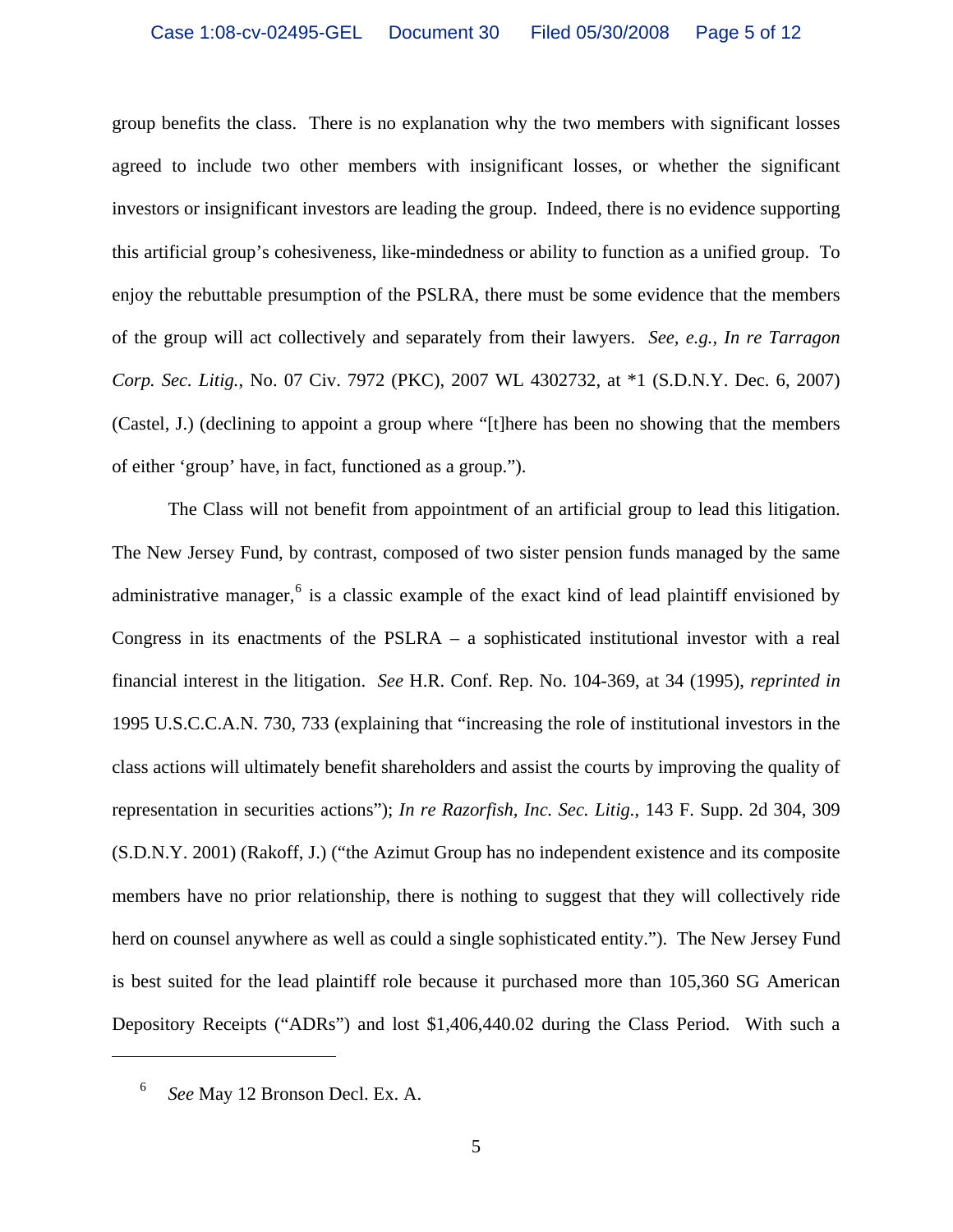large financial loss, the New Jersey Fund has "an incentive to prosecute the case vigorously" and will be the best investor to "fairly and adequately protect the interests" of the Class. *Ferrari v. Gisch*, 225 F.R.D. 599, 607 (C.D. Cal. 2004). The New Jersey Fund satisfies the typicality and adequacy requirements of Rule 23 of the Federal Rules of Civil Procedure and therefore satisfies all elements of the Exchange Act's prerequisites for appointment as Lead Plaintiff pursuant to 15 U.S.C.  $\S 78u-4(a)(3)(B)(iii)$ .

#### **II. THE OKLAHOMA FIREFIGHTERS' LOSSES ARE INFLATED BY NON-COMPENSIBLE LOSSES FROM "IN-AND-OUT" TRADES**

The Oklahoma Firefighters are largely "in-and-out" purchasers who sold the vast majority (77.22%) of their shares prior to the end of the class period, and thus prior to any corrective disclosure or revelation of fraud. Such traders may potentially have no damages – even if the trades result in a loss – because such losses were not caused by any impact of fraudulent conduct on the market. *See Dura*, 544 U.S. at 342 (if "the purchaser sells the shares quickly before the relevant truth begins to leak out, the misrepresentation will not have led to any  $loss"$ ).<sup>[7](#page-5-0)</sup>

The corrective disclosure here is SG's January 23, 2008 announcement that it would unexpectedly be writing down  $\epsilon 2.05$  billion for the fourth quarter of 2007, and that one of the bank's futures traders, Jérôme Kerviel had lost the bank €4.9 billion. Economic losses on shares sold by the Oklahoma Firefighters before this announcement and price drop are unrelated to the alleged financial misstatements, not recoverable as damages, and render the Oklahoma

<span id="page-5-0"></span><sup>&</sup>lt;sup>7</sup> "When the purchaser subsequently resells such shares, even at a lower price, that lower price may reflect, not the earlier misrepresentation, but changed economic circumstances, changed investor expectations, new industry-specific or firm-specific facts, conditions, or other events, which taken separately or together account for some or all of that lower price." *Dura*, 544 U.S. at 342-43.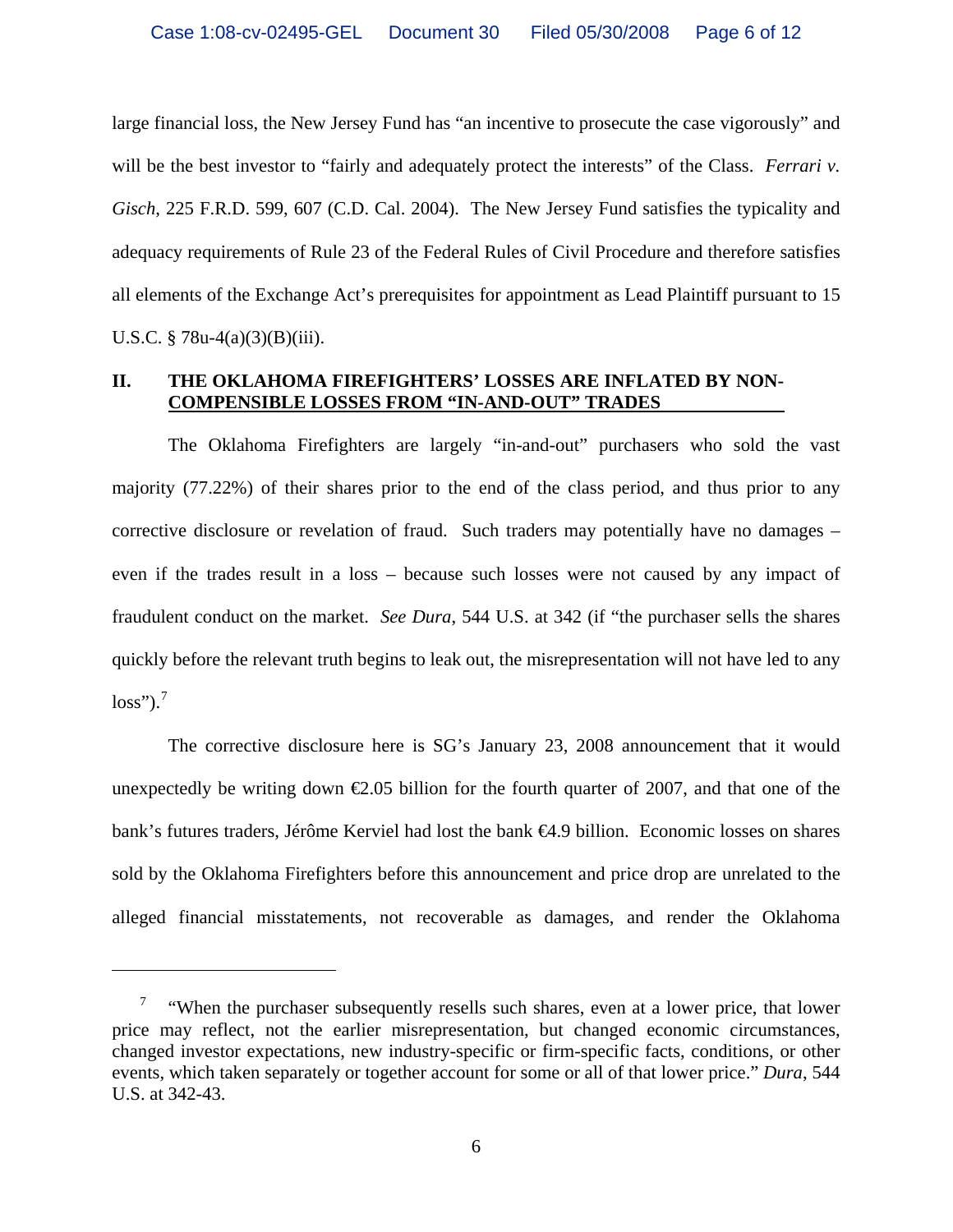Firefighters unsuitable as a lead plaintiff. *See In re Veeco Instruments, Inc.*, 233 F.R.D. 330, 333 (S.D.N.Y. 2005) (McMahon, J.) ("Decatur sold all its stock in January 2005, prior to the issuance of the curative disclosure on February 10, 2005. Under the reasoning of the United States Supreme Court in [*Dura*], I question whether Decatur Plan can prove loss causation-or, for that matter, loss. The Decatur Plan is, at the very least, subject to a unique defense. . . ."); *In re Comverse Tech., Inc. Sec. Litig.*, No. 06-CV-1825, 2007 WL 680779, at \*4 (E.D.N.Y. Mar. 2, 2007) (Garaufis, J.) ("it is clear that under *Dura* and its progeny, any losses that [the Plumbers and Pipefitters National Pension Fund] may have incurred before Comverse's misconduct was ever disclosed to the public are not recoverable, because those losses cannot be proximately linked to the misconduct at issue in this litigation. While the *Dura* Court decided a motion to dismiss, and not a lead plaintiff motion, the logical outgrowth of that holding is that any such losses must not be considered in the *recoverable* losses calculation that courts engage in when selecting a lead plaintiff." $)^8$  $)^8$ 

Here, the Oklahoma Firefighters purchased and sold 21,542 shares through in-and-out trades. By excluding these non-compensable losses, the Oklahoma Firefighters's losses are

<span id="page-6-0"></span><sup>8</sup> Judge Garaufis in *Comverse* went on to provide a compelling example in a footnote: "It is clear that courts cannot include non-recoverable losses in a calculation of each litigant's financial interest. To illustrate the point, the court offers the following example: If a plaintiff in this case had alleged that it suffered losses from sales of Comverse stock in 1990, years before any alleged misconduct (stock options backdating) had even begun, it is undisputed that such losses would not be recoverable. It follows that a court would be remiss to include such losses in calculating a litigant's approximate recoverable loss, simply because a plaintiff included those losses in its complaint. The facts of this case present a similar challenge. Before calculating a plaintiff's financial interest, the court must first determine what portion, if any, of a plaintiff's losses constitute potential *recoverable* losses for purposes of the necessary PSLRA/Olsten-Lax analysis. And under *Dura,* failure to demonstrate loss causation constitutes a fatal flaw that necessitates removing those losses from the financial interest calculation." *In re Comverse*, 2007 WL 680779, at  $*5$  n.6.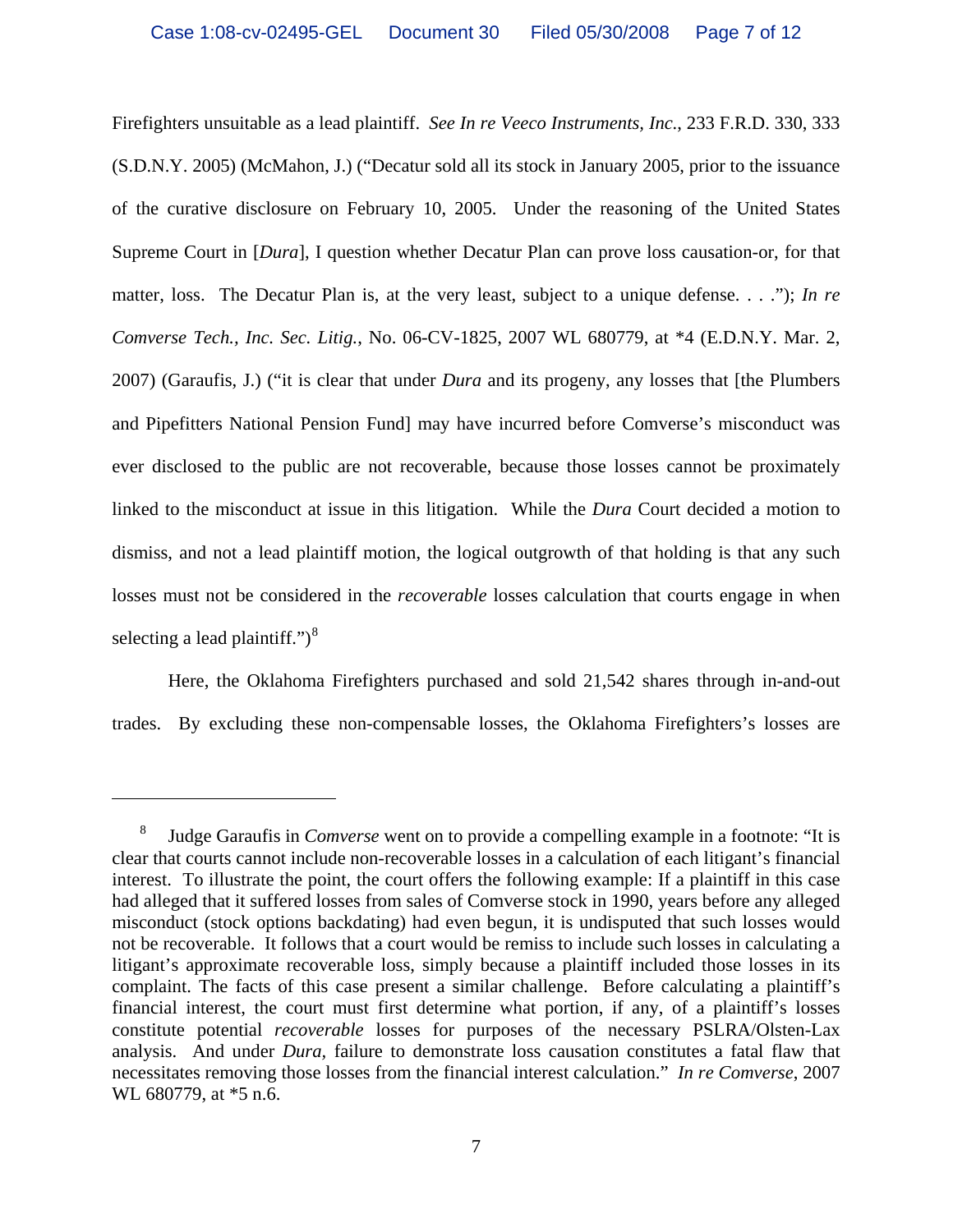reduced to approximately  $\epsilon$ 320,000 (from its claimed  $\epsilon$ 1,157,035.24). These losses are far lower than the \$1,406,440.02 losses of the New Jersey Fund.

#### **CONCLUSION**

For the reasons stated herein and in all of the prior submissions of the New Jersey Fund, the Court should grant the New Jersey Fund's motion in all respects and deny the motions of the competing movants.

Dated: May 30, 2008 Respectfully submitted,

## **MILBERG LLP**

By: /s/ Kent A. Bronson Kent A. Bronson One Pennsylvania Plaza, 49th Floor New York, New York 10119 Telephone: (212) 594-5300 Facsimile: (212) 868-1229 kbronson@milberg.com

## **GARDY & NOTIS, LLP**

Mark C. Gardy James S. Notis 440 Sylvan Avenue, Suite 110 Englewood Cliffs, New Jersey 07632 Telephone: (201) 567-7377 Facsimile: (201) 567-7337 mgardy@gardylaw.com jnotis@gardylaw.com

*Proposed Co-Lead Counsel for the Class*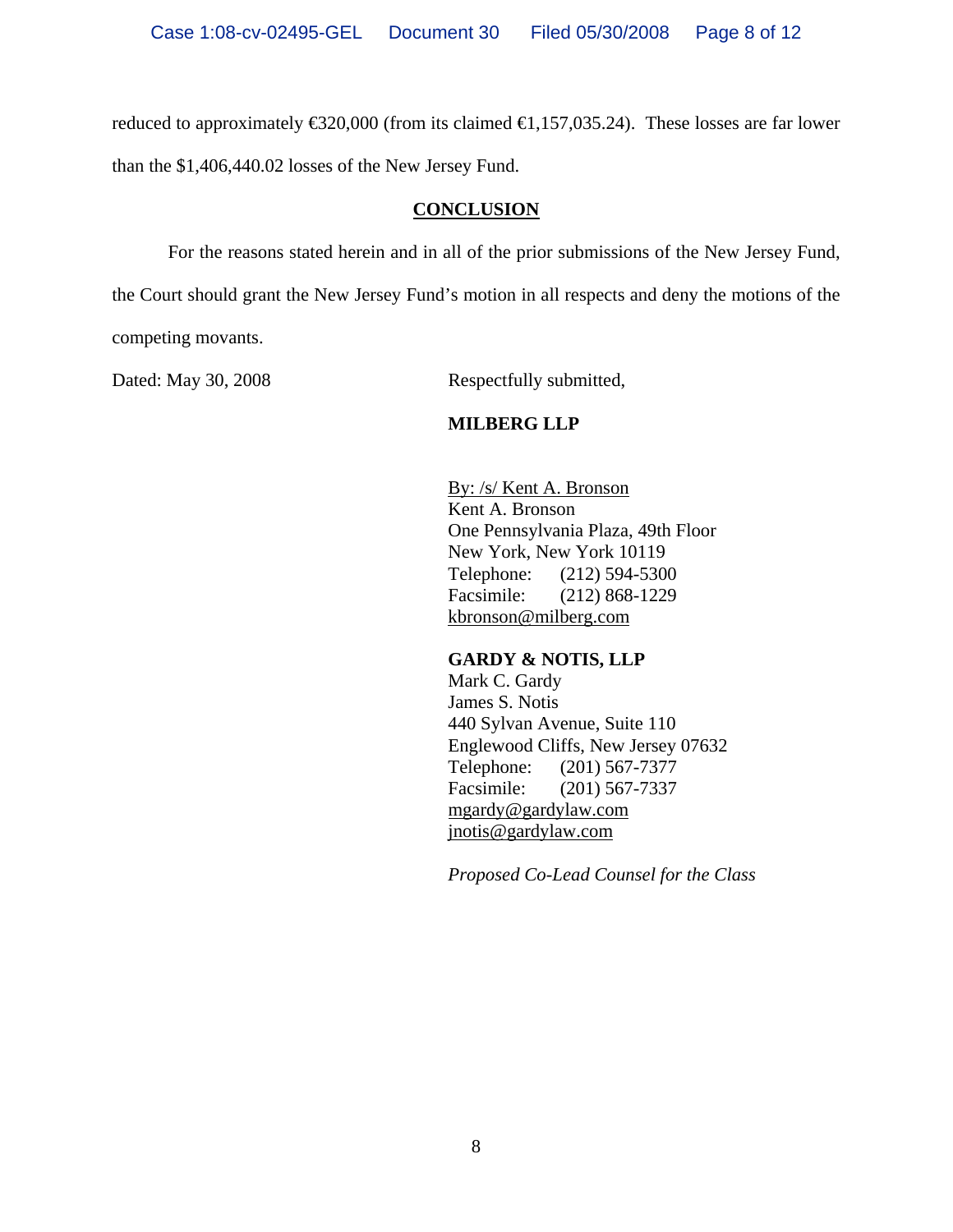## **KROLL HEINEMAN, LLC**

Albert G. Kroll Metro Corporate Campus I 99 Wood Avenue South, Suite 307 Iselin, New Jersey 08830<br>Telephone: (732) 491-2 Telephone: (732) 491-2100<br>Facsimile: (732) 491-2120  $(732)$  491-2120 akroll@krollfirm.com

*Counsel for Movant New Jersey Carpenters Annuity and Pension Funds*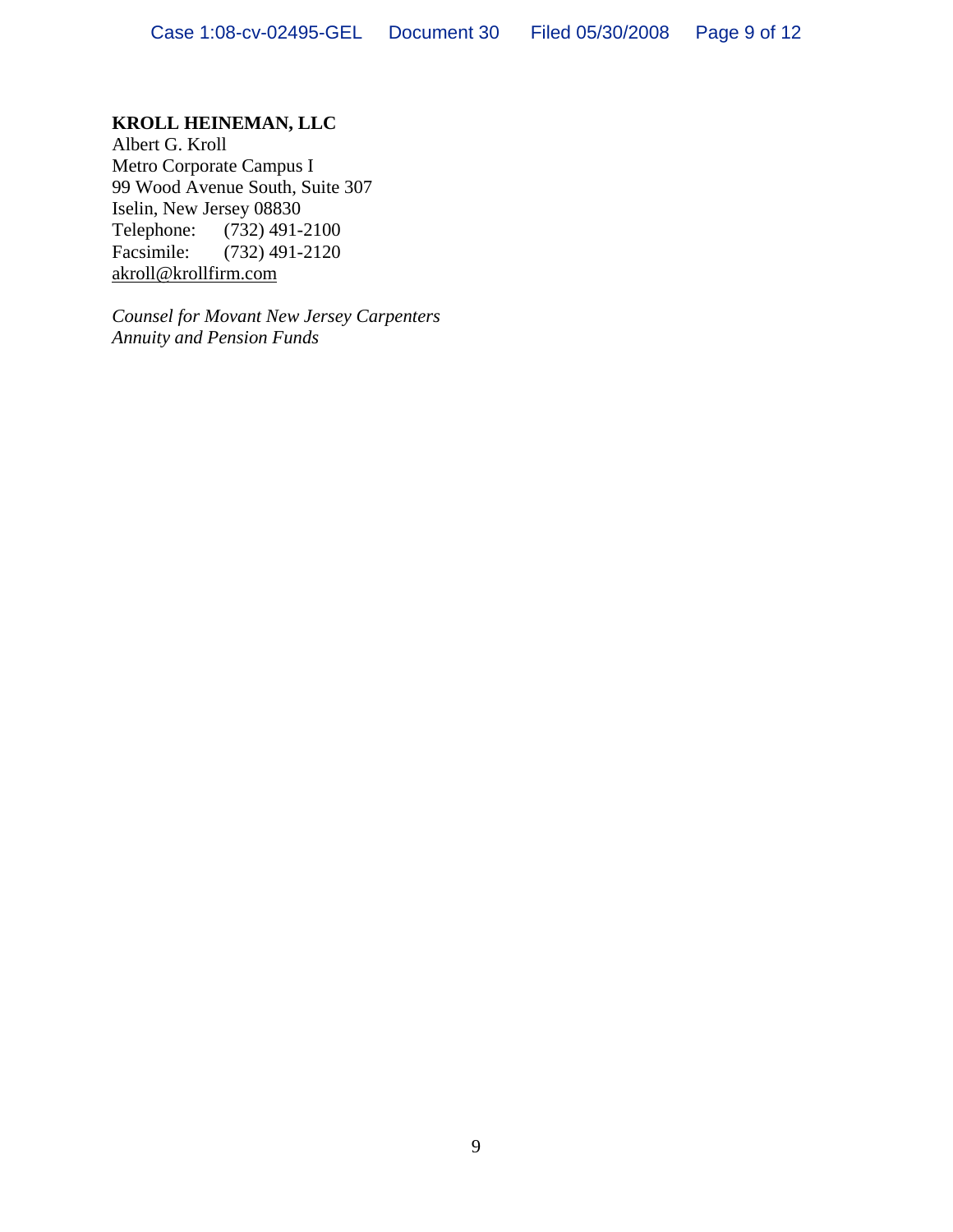## **CERTIFICATE OF SERVICE**

I, Kent A. Bronson, a member of the law firm Milberg LLP, hereby certify that I caused a

true and correct copy of the following documents to be served with the Clerk of the Court using

the CM/ECF system, which will send notifications of filing to the CM/ECF participants listed on

the attached Service List, and caused all counsel listed on the Service List to be served by regular

U.S. Mail on this  $30<sup>th</sup>$  day of May 2008:

- 1. THE NEW JERSEY CARPENTERS ANNUITY AND PENSION FUNDS' MEMORANDUM OF LAW IN OPPOSITION TO COMPETING LEAD PLAINTIFF MOTIONS; AND
- 2. DECLARATION OF KENT A. BRONSON IN SUPPORT OF THE NEW JERSEY CARPENTERS ANNUITY AND PENSION FUNDS' MEMORANDUM OF LAW IN OPPOSITION TO COMPETING LEAD PLAINTIFF MOTIONS.

 /s/ Kent A. Bronson Kent A. Bronson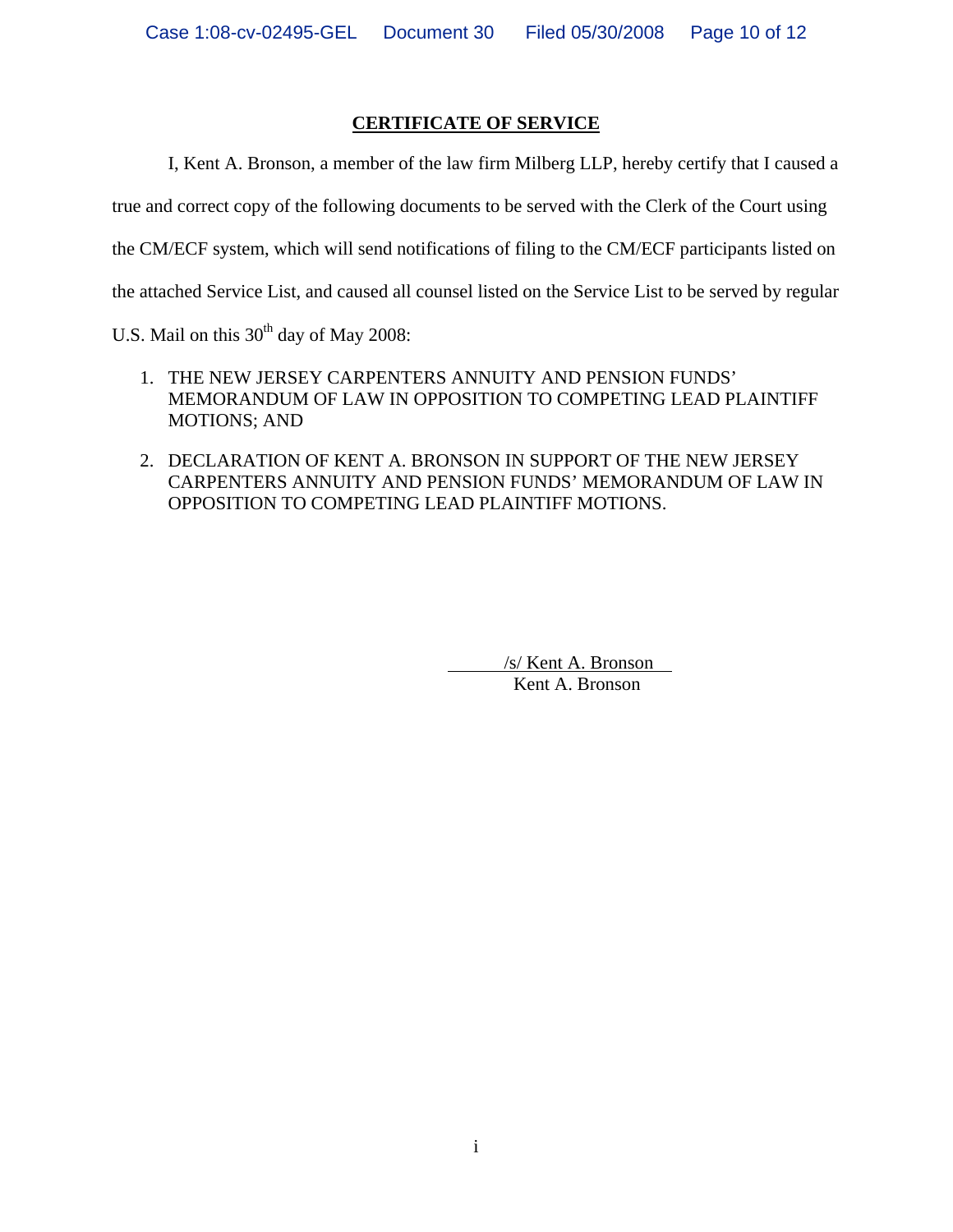# *Société Générale*

# **SERVICE LIST**

| <b>Counsel for Plaintiffs:</b>                                                                                                                                                                                                                                         |                                                                                                                                                                                                                                                                                                                          |
|------------------------------------------------------------------------------------------------------------------------------------------------------------------------------------------------------------------------------------------------------------------------|--------------------------------------------------------------------------------------------------------------------------------------------------------------------------------------------------------------------------------------------------------------------------------------------------------------------------|
| Elizabeth A. Berney<br>COHEN, MILSTEIN, HAUSFELD<br>& TOLL, P.L.L.C.<br>150 East 52 <sup>nd</sup> Street, 30 <sup>th</sup> Floor<br>New York, NY 10022<br>Telephone: (212) 838-7797<br>Facsimile: (212) 838-7745<br>Email: eberney@cmht.com                            | Steven J. Toll<br>Daniel S. Sommers<br>Matthew K. Handley<br>COHEN, MILSTEIN, HAUSFELD<br>& TOLL, P.L.L.C.<br>1100 New York Avenue, N.W.<br>West Tower, Suite 500<br>Washington, D.C. 20005<br>Telephone: (202) 408-4600<br>Facsimile: (202) 408-4699<br>Email: stoll@cmht.com<br>dsommers@cmht.com<br>mhandley@cmht.com |
| Samuel H. Rudman<br><b>COUGHLIN STOIA GELLER RUDMAN</b><br>& ROBBINS, LLP<br>58 South Service Road, Suite 200<br>Melville, NY 11747<br>Telephone: (631) 367-7100<br>Facsimile: (631) 367-1173<br>Email: SRudman@csgrr.com                                              | Darren J. Robbins<br>Matthew P. Montgomery<br><b>COUGHLIN STOIA GELLER RUDMAN</b><br>& ROBBINS, LLP<br>655 West Broadway, Suite 1900<br>San Diego, CA 92101<br>Telephone: (619) 231-1058<br>Facsimile: (619) 231-7423<br>Email: darrenr@csgrr.com<br>mattm@csgrr.com                                                     |
| Joseph H. Weiss<br>James E. Tullman<br>Richard A. Acocelli<br>Weiss & Lurie<br>551 Fifth Avenue<br>New York, NY 10176<br>Telephone: (212) 682-3025<br>Facsimile: (212) 682-3010<br>Email: jweiss@weisslurie.com<br>jtullman@weisslurie.com<br>racocelli@weisslurie.com | Jules Brody<br><b>STULL, STULL &amp; BRODY</b><br>6 East 45 <sup>th</sup> Street<br>New York, NY 10017<br>Telephone: (212) 687-7230<br>Facsimile: (212) 490-2022<br>Email: ssbny@aol.com                                                                                                                                 |